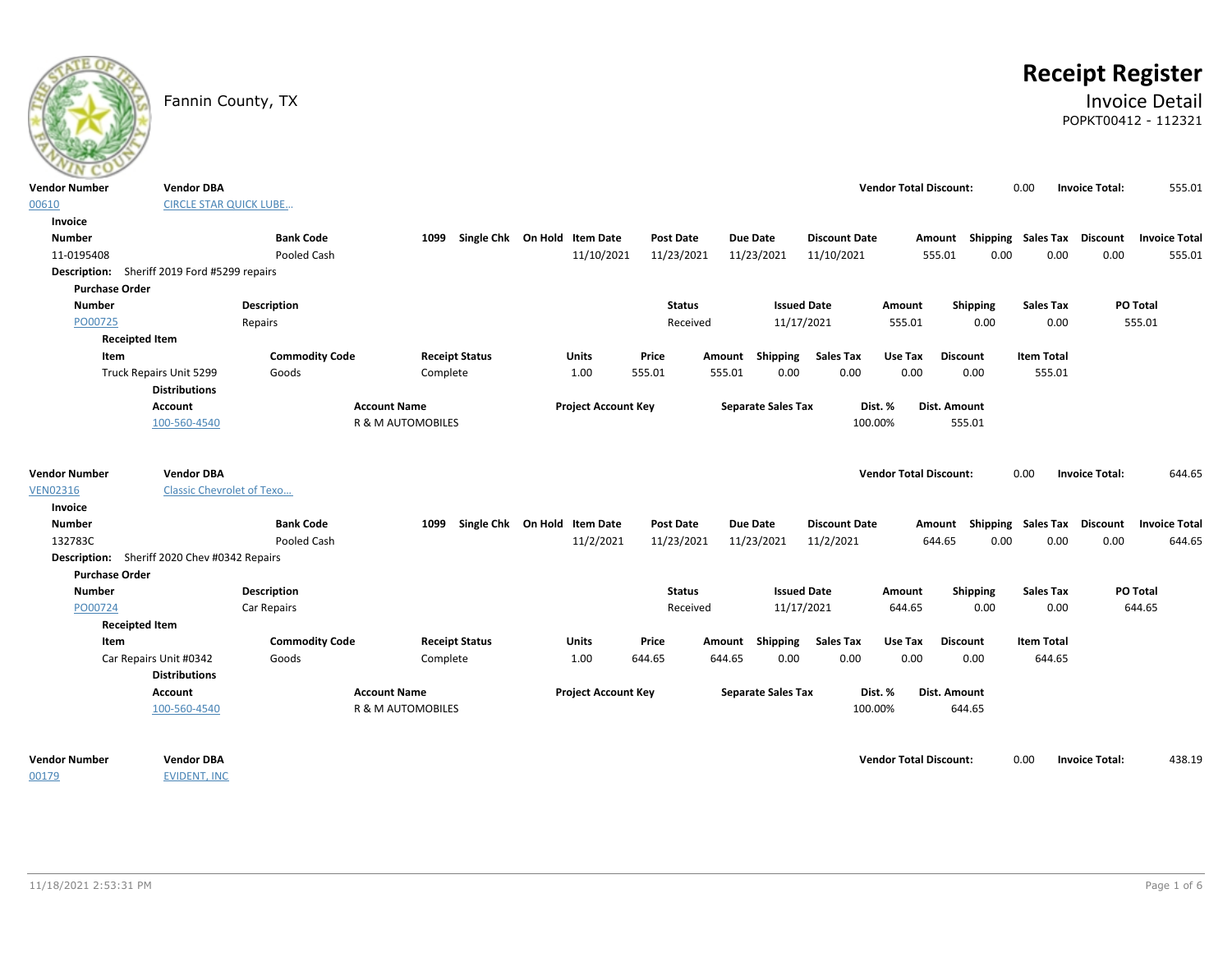| Invoice                                  |                                         |                       |                         |                       |                              |                  |                    |                           |                      |                               |                           |                           |                       |                      |
|------------------------------------------|-----------------------------------------|-----------------------|-------------------------|-----------------------|------------------------------|------------------|--------------------|---------------------------|----------------------|-------------------------------|---------------------------|---------------------------|-----------------------|----------------------|
| <b>Number</b>                            |                                         | <b>Bank Code</b>      | 1099                    |                       | Single Chk On Hold Item Date | <b>Post Date</b> | Due Date           |                           | <b>Discount Date</b> |                               | Amount Shipping Sales Tax |                           | Discount              | <b>Invoice Total</b> |
| 185291A                                  |                                         | Pooled Cash           |                         |                       | 11/9/2021                    | 11/23/2021       | 11/23/2021         |                           | 11/9/2021            |                               | 362.00<br>76.19           | 0.00                      | 0.00                  | 438.19               |
| <b>Description:</b> Crime Scene Supplies |                                         |                       |                         |                       |                              |                  |                    |                           |                      |                               |                           |                           |                       |                      |
| <b>Purchase Order</b>                    |                                         |                       |                         |                       |                              |                  |                    |                           |                      |                               |                           |                           |                       |                      |
| <b>Number</b>                            |                                         | Description           |                         |                       |                              | <b>Status</b>    |                    | <b>Issued Date</b>        |                      | Amount                        | <b>Shipping</b>           | <b>Sales Tax</b>          |                       | PO Total             |
| PO00709                                  |                                         | Crime Scene Supplies  |                         |                       |                              |                  | Partially Received | 11/2/2021                 |                      | 362.00                        | 76.19                     | 0.00                      |                       | 438.19               |
| <b>Receipted Item</b>                    |                                         |                       |                         |                       |                              |                  |                    |                           |                      |                               |                           |                           |                       |                      |
| Item                                     |                                         | <b>Commodity Code</b> |                         | <b>Receipt Status</b> | Units                        | Price            | Amount             | Shipping                  | <b>Sales Tax</b>     | Use Tax                       | <b>Discount</b>           | <b>Item Total</b>         |                       |                      |
|                                          | 4052 25-rifle boxes w/evidence fc Goods |                       | Complete                |                       | 1.00                         | 61.00            | 61.00              | 0.00                      | 0.00                 | 0.00                          | 0.00                      | 61.00                     |                       |                      |
|                                          | <b>Distributions</b>                    |                       |                         |                       |                              |                  |                    |                           |                      |                               |                           |                           |                       |                      |
|                                          | <b>Account</b>                          |                       | <b>Account Name</b>     |                       | <b>Project Account Key</b>   |                  |                    | <b>Separate Sales Tax</b> | Dist. %              |                               | Dist. Amount              |                           |                       |                      |
|                                          | 100-560-3210                            |                       | <b>PATROL SUPPLIES</b>  |                       |                              |                  |                    |                           | 100.00%              |                               | 61.00                     |                           |                       |                      |
| <b>Receipted Item</b>                    |                                         |                       |                         |                       |                              |                  |                    |                           |                      |                               |                           |                           |                       |                      |
| Item                                     |                                         | <b>Commodity Code</b> |                         | <b>Receipt Status</b> | Units                        | Price            | Amount Shipping    |                           | <b>Sales Tax</b>     | Use Tax                       | <b>Discount</b>           | <b>Item Total</b>         |                       |                      |
|                                          | 4076-WS 100 14' Releasable nylor Goods  |                       | Complete                |                       | 2.00                         | 33.00            | 66.00              | 0.00                      | 0.00                 | 0.00                          | 0.00                      | 66.00                     |                       |                      |
|                                          | <b>Distributions</b>                    |                       |                         |                       |                              |                  |                    |                           |                      |                               |                           |                           |                       |                      |
|                                          | <b>Account</b>                          |                       | <b>Account Name</b>     |                       | <b>Project Account Key</b>   |                  |                    | <b>Separate Sales Tax</b> | Dist. %              |                               | Dist. Amount              |                           |                       |                      |
|                                          | 100-560-3210                            |                       | <b>PATROL SUPPLIES</b>  |                       |                              |                  |                    |                           | 100.00%              |                               | 66.00                     |                           |                       |                      |
| <b>Receipted Item</b>                    |                                         |                       |                         |                       |                              |                  |                    |                           |                      |                               |                           |                           |                       |                      |
| Item                                     |                                         | <b>Commodity Code</b> |                         | <b>Receipt Status</b> | <b>Units</b>                 | Price            | Amount             | Shipping                  | <b>Sales Tax</b>     | Use Tax                       | <b>Discount</b>           | <b>Item Total</b>         |                       |                      |
|                                          | 6037L-CS Black Nitrile Glove 1000 Goods |                       | Complete                |                       | 1.00                         | 235.00           | 235.00             | 76.19                     | 0.00                 | 0.00                          | 0.00                      | 311.19                    |                       |                      |
|                                          | <b>Distributions</b>                    |                       |                         |                       |                              |                  |                    |                           |                      |                               |                           |                           |                       |                      |
|                                          | <b>Account</b>                          |                       | <b>Account Name</b>     |                       | <b>Project Account Key</b>   |                  |                    | <b>Separate Sales Tax</b> | Dist. %              |                               | Dist. Amount              |                           |                       |                      |
|                                          | 100-560-3210                            |                       | PATROL SUPPLIES         |                       |                              |                  |                    |                           | 100.00%              |                               | 311.19                    |                           |                       |                      |
| <b>Vendor Number</b>                     | <b>Vendor DBA</b>                       |                       |                         |                       |                              |                  |                    |                           |                      | <b>Vendor Total Discount:</b> |                           | 0.00                      | <b>Invoice Total:</b> | 559.69               |
| 00378                                    | JPMORGAN CHASE BANK                     |                       |                         |                       |                              |                  |                    |                           |                      |                               |                           |                           |                       |                      |
| <b>Invoice</b>                           |                                         |                       |                         |                       |                              |                  |                    |                           |                      |                               |                           |                           |                       |                      |
| <b>Number</b>                            |                                         | <b>Bank Code</b>      | 1099                    |                       | Single Chk On Hold Item Date | <b>Post Date</b> | Due Date           |                           | <b>Discount Date</b> |                               | Amount                    | <b>Shipping Sales Tax</b> | Discount              | <b>Invoice Total</b> |
| INV0003642                               |                                         | Pooled Cash           |                         |                       | 11/3/2021                    | 11/23/2021       | 11/23/2021         |                           | 11/3/2021            |                               | 559.69<br>0.00            | 0.00                      | 0.00                  | 559.69               |
| Description: Desk                        |                                         |                       |                         |                       |                              |                  |                    |                           |                      |                               |                           |                           |                       |                      |
| <b>Purchase Order</b>                    |                                         |                       |                         |                       |                              |                  |                    |                           |                      |                               |                           |                           |                       |                      |
| <b>Number</b>                            |                                         | <b>Description</b>    |                         |                       |                              | <b>Status</b>    |                    | <b>Issued Date</b>        |                      | Amount                        | <b>Shipping</b>           | <b>Sales Tax</b>          |                       | PO Total             |
| PO00703                                  |                                         | Desk                  |                         |                       |                              | Received         |                    | 10/28/2021                |                      | 559.69                        | 0.00                      | 0.00                      |                       | 559.69               |
| <b>Receipted Item</b>                    |                                         |                       |                         |                       |                              |                  |                    |                           |                      |                               |                           |                           |                       |                      |
| Item                                     |                                         | <b>Commodity Code</b> |                         | <b>Receipt Status</b> | Units                        | Price            | Amount Shipping    |                           | <b>Sales Tax</b>     | Use Tax                       | <b>Discount</b>           | <b>Item Total</b>         |                       |                      |
|                                          | DESK FOR ENVIRONMENTAL DEVI Goods       |                       | Complete                |                       | 1.00                         | 559.69           | 559.69             | 0.00                      | 0.00                 | 0.00                          | 0.00                      | 559.69                    |                       |                      |
|                                          | <b>Distributions</b>                    |                       |                         |                       |                              |                  |                    |                           |                      |                               |                           |                           |                       |                      |
|                                          | <b>Account</b>                          |                       | <b>Account Name</b>     |                       | <b>Project Account Key</b>   |                  |                    | <b>Separate Sales Tax</b> | Dist. %              |                               | Dist. Amount              |                           |                       |                      |
|                                          | 100-590-5720                            |                       | <b>OFFICE EQUIPMENT</b> |                       |                              |                  |                    |                           | 100.00%              |                               | 559.69                    |                           |                       |                      |
|                                          |                                         |                       |                         |                       |                              |                  |                    |                           |                      |                               |                           |                           |                       |                      |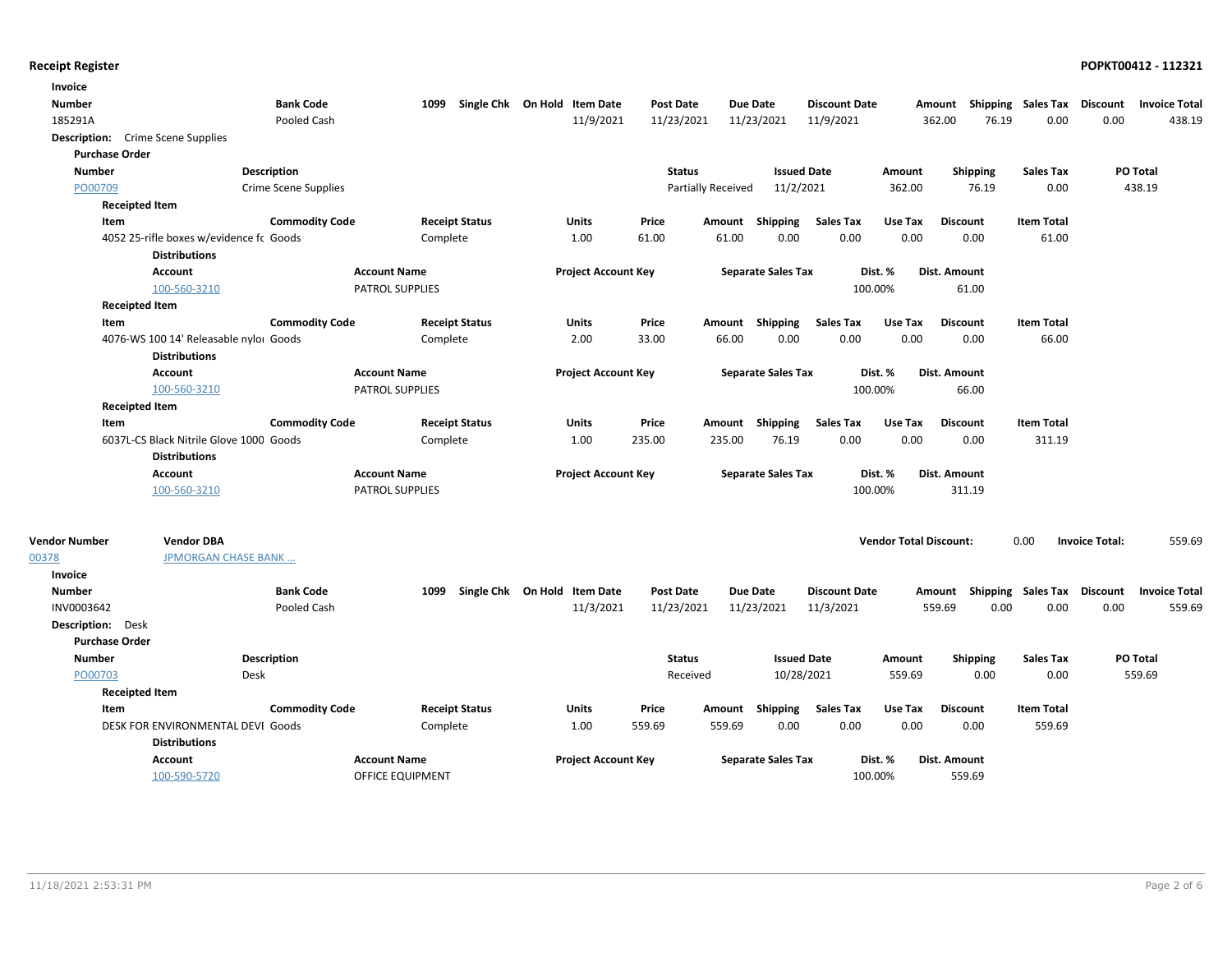| <b>Receipt Register</b>      |                                        |                        |                        |                                    |                              |                  |                 |                           |                      |                               |                                    |                   |                       | POPKT00412 - 112321  |
|------------------------------|----------------------------------------|------------------------|------------------------|------------------------------------|------------------------------|------------------|-----------------|---------------------------|----------------------|-------------------------------|------------------------------------|-------------------|-----------------------|----------------------|
| <b>Vendor Number</b>         | <b>Vendor DBA</b>                      |                        |                        |                                    |                              |                  |                 |                           |                      | <b>Vendor Total Discount:</b> |                                    | 0.00              | <b>Invoice Total:</b> | 324.07               |
| 00216                        | <b>OFFICE DEPOT</b>                    |                        |                        |                                    |                              |                  |                 |                           |                      |                               |                                    |                   |                       |                      |
| Invoice                      |                                        |                        |                        |                                    |                              |                  |                 |                           |                      |                               |                                    |                   |                       |                      |
| <b>Number</b>                |                                        | <b>Bank Code</b>       |                        | 1099                               | Single Chk On Hold Item Date | <b>Post Date</b> | <b>Due Date</b> |                           | <b>Discount Date</b> |                               | Amount Shipping Sales Tax Discount |                   |                       | <b>Invoice Total</b> |
| 208741604001                 |                                        | Pooled Cash            |                        |                                    | 11/9/2021                    | 11/23/2021       | 11/23/2021      |                           | 11/9/2021            |                               | 53.98<br>0.00                      | 0.00              | 0.00                  | 53.98                |
| Description: Toner           |                                        |                        |                        |                                    |                              |                  |                 |                           |                      |                               |                                    |                   |                       |                      |
| <b>Purchase Order</b>        |                                        |                        |                        |                                    |                              |                  |                 |                           |                      |                               |                                    |                   |                       |                      |
| <b>Number</b>                |                                        | Description            |                        |                                    |                              | <b>Status</b>    |                 | <b>Issued Date</b>        |                      | Amount                        | <b>Shipping</b>                    | <b>Sales Tax</b>  |                       | PO Total             |
| PO00719                      |                                        | Toner                  |                        |                                    |                              | Received         |                 | 11/9/2021                 |                      | 53.98                         | 0.00                               | 0.00              |                       | 53.98                |
| <b>Receipted Item</b>        |                                        |                        |                        |                                    |                              |                  |                 |                           |                      |                               |                                    |                   |                       |                      |
| Item                         |                                        | <b>Commodity Code</b>  |                        | <b>Receipt Status</b>              | Units                        | Price            | Amount Shipping |                           | <b>Sales Tax</b>     | Use Tax                       | <b>Discount</b>                    | <b>Item Total</b> |                       |                      |
|                              | Toner Cartridge for Jennifer 878 Goods |                        |                        | Complete                           | 1.00                         | 53.98            | 53.98           | 0.00                      | 0.00                 | 0.00                          | 0.00                               | 53.98             |                       |                      |
|                              | <b>Distributions</b>                   |                        |                        |                                    |                              |                  |                 |                           |                      |                               |                                    |                   |                       |                      |
|                              | Account                                |                        | <b>Account Name</b>    |                                    | <b>Project Account Key</b>   |                  |                 | <b>Separate Sales Tax</b> |                      | Dist. %                       | Dist. Amount                       |                   |                       |                      |
|                              | 100-406-3100                           |                        | <b>OFFICE SUPPLIES</b> |                                    |                              |                  |                 |                           | 100.00%              |                               | 53.98                              |                   |                       |                      |
| Invoice                      |                                        |                        |                        |                                    |                              |                  |                 |                           |                      |                               |                                    |                   |                       |                      |
| <b>Number</b>                |                                        | <b>Bank Code</b>       |                        | 1099                               | Single Chk On Hold Item Date | <b>Post Date</b> | <b>Due Date</b> |                           | <b>Discount Date</b> |                               | Amount Shipping Sales Tax Discount |                   |                       | <b>Invoice Total</b> |
| 208760874001                 |                                        | Pooled Cash            |                        |                                    | 11/10/2021                   | 11/23/2021       | 11/23/2021      |                           | 11/10/2021           |                               | 66.12<br>0.00                      | 0.00              | 0.00                  | 66.12                |
| Description: Calculator      |                                        |                        |                        |                                    |                              |                  |                 |                           |                      |                               |                                    |                   |                       |                      |
| <b>Purchase Order</b>        |                                        |                        |                        |                                    |                              |                  |                 |                           |                      |                               |                                    |                   |                       |                      |
| <b>Number</b>                |                                        | <b>Description</b>     |                        |                                    |                              | <b>Status</b>    |                 | <b>Issued Date</b>        |                      | Amount                        | <b>Shipping</b>                    | <b>Sales Tax</b>  |                       | PO Total             |
| PO00718                      |                                        | Calculator             |                        |                                    |                              | Received         |                 | 11/8/2021                 |                      | 66.12                         | 0.00                               | 0.00              |                       | 66.12                |
| <b>Receipted Item</b>        |                                        |                        |                        |                                    |                              |                  |                 |                           |                      |                               |                                    |                   |                       |                      |
| Item                         |                                        | <b>Commodity Code</b>  |                        | <b>Receipt Status</b>              | <b>Units</b>                 | Price            | Amount Shipping |                           | <b>Sales Tax</b>     | Use Tax                       | <b>Discount</b>                    | <b>Item Total</b> |                       |                      |
| Calculator                   |                                        | Goods                  |                        | Complete                           | 1.00                         | 66.12            | 66.12           | 0.00                      | 0.00                 | 0.00                          | 0.00                               | 66.12             |                       |                      |
|                              | <b>Distributions</b>                   |                        |                        |                                    |                              |                  |                 |                           |                      |                               |                                    |                   |                       |                      |
|                              | <b>Account</b>                         |                        | <b>Account Name</b>    |                                    | <b>Project Account Key</b>   |                  |                 | <b>Separate Sales Tax</b> |                      | Dist. %                       | <b>Dist. Amount</b>                |                   |                       |                      |
|                              | 100-590-3100                           |                        | <b>OFFICE SUPPLIES</b> |                                    |                              |                  |                 |                           | 100.00%              |                               | 66.12                              |                   |                       |                      |
| Invoice                      |                                        |                        |                        |                                    |                              |                  |                 |                           |                      |                               |                                    |                   |                       |                      |
| <b>Number</b>                |                                        | <b>Bank Code</b>       |                        | 1099                               | Single Chk On Hold Item Date | Post Date        | <b>Due Date</b> |                           | <b>Discount Date</b> |                               | Amount Shipping Sales Tax Discount |                   |                       | <b>Invoice Total</b> |
| 209799851001                 |                                        | Pooled Cash            |                        |                                    | 11/9/2021                    | 11/23/2021       | 11/23/2021      |                           | 11/9/2021            | 203.97                        | 0.00                               | 0.00              | 0.00                  | 203.97               |
| Description: office supplies |                                        |                        |                        |                                    |                              |                  |                 |                           |                      |                               |                                    |                   |                       |                      |
| <b>Purchase Order</b>        |                                        |                        |                        |                                    |                              |                  |                 |                           |                      |                               |                                    |                   |                       |                      |
| <b>Number</b>                |                                        | <b>Description</b>     |                        |                                    |                              | <b>Status</b>    |                 | <b>Issued Date</b>        |                      | Amount                        | <b>Shipping</b>                    | <b>Sales Tax</b>  |                       | PO Total             |
| PO00716                      |                                        | office supplies (Jury) |                        |                                    |                              | Received         |                 | 11/4/2021                 |                      | 45.66                         | 0.00                               | 0.00              |                       | 45.66                |
| <b>Receipted Item</b>        |                                        |                        |                        |                                    |                              |                  |                 |                           |                      |                               |                                    |                   |                       |                      |
| Item                         |                                        | <b>Commodity Code</b>  |                        | <b>Receipt Status</b>              | Units                        | Price            | Amount          | Shipping                  | <b>Sales Tax</b>     | Use Tax                       | <b>Discount</b>                    | <b>Item Total</b> |                       |                      |
|                              | 633984 #10 Clean Seal Envelopes Goods  |                        |                        | Complete                           | 3.00                         | 15.22            | 45.66           | 0.00                      | 0.00                 | 0.00                          | 0.00                               | 45.66             |                       |                      |
|                              | <b>Distributions</b>                   |                        |                        |                                    |                              |                  |                 |                           |                      |                               |                                    |                   |                       |                      |
|                              | Account                                |                        | <b>Account Name</b>    |                                    | <b>Project Account Key</b>   |                  |                 | <b>Separate Sales Tax</b> |                      | Dist. %                       | Dist. Amount                       |                   |                       |                      |
|                              | 100-425-4350                           |                        |                        | PRINTING-DISTRICT COURT JUROR CARD |                              |                  |                 |                           | 100.00%              |                               | 45.66                              |                   |                       |                      |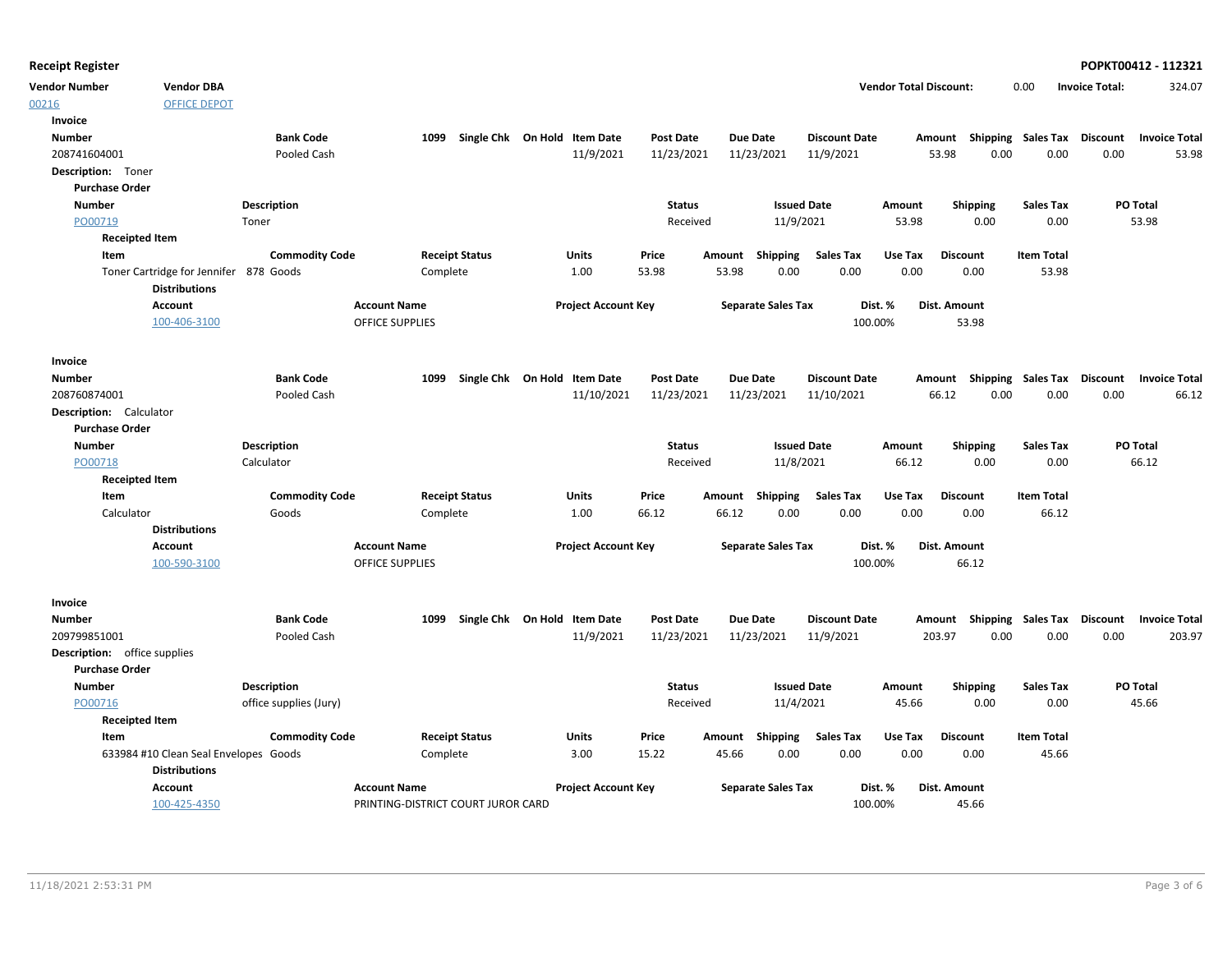|                      | <b>Purchase Order</b>                                         |                       |                     |                       |                              |                  |               |                           |                      |                               |                     |                                    |                                 |
|----------------------|---------------------------------------------------------------|-----------------------|---------------------|-----------------------|------------------------------|------------------|---------------|---------------------------|----------------------|-------------------------------|---------------------|------------------------------------|---------------------------------|
| <b>Number</b>        |                                                               | <b>Description</b>    |                     |                       |                              |                  | <b>Status</b> | <b>Issued Date</b>        |                      | Amount                        | <b>Shipping</b>     | <b>Sales Tax</b>                   | PO Total                        |
| PO00715              |                                                               | office supplies       |                     |                       |                              |                  | Received      | 11/4/2021                 |                      | 158.31                        | 0.00                | 0.00                               | 158.31                          |
|                      | <b>Receipted Item</b>                                         |                       |                     |                       |                              |                  |               |                           |                      |                               |                     |                                    |                                 |
|                      | Item                                                          | <b>Commodity Code</b> |                     | <b>Receipt Status</b> | <b>Units</b>                 | Price            |               | Amount Shipping           | <b>Sales Tax</b>     | Use Tax                       | <b>Discount</b>     | <b>Item Total</b>                  |                                 |
|                      | PM12-28 Yearly Wall Calendars 21 Goods                        |                       | Complete            |                       | 9.00                         | 17.59            | 158.31        | 0.00                      | 0.00                 | 0.00                          | 0.00                | 158.31                             |                                 |
|                      | <b>Distributions</b>                                          |                       |                     |                       |                              |                  |               |                           |                      |                               |                     |                                    |                                 |
|                      | Account                                                       |                       | <b>Account Name</b> |                       | <b>Project Account Key</b>   |                  |               | <b>Separate Sales Tax</b> |                      | Dist. %                       | Dist. Amount        |                                    |                                 |
|                      | 100-450-3100                                                  |                       | OFFICE SUPPLIES     |                       |                              |                  |               |                           |                      | 100.00%                       | 158.31              |                                    |                                 |
| <b>Vendor Number</b> | <b>Vendor DBA</b>                                             |                       |                     |                       |                              |                  |               |                           |                      | <b>Vendor Total Discount:</b> |                     | 0.00                               | <b>Invoice Total:</b><br>767.00 |
| 00098                | <b>TDCAA NOW TRUST FUND</b>                                   |                       |                     |                       |                              |                  |               |                           |                      |                               |                     |                                    |                                 |
| Invoice              |                                                               |                       |                     |                       |                              |                  |               |                           |                      |                               |                     |                                    |                                 |
| <b>Number</b>        |                                                               | <b>Bank Code</b>      | 1099                |                       | Single Chk On Hold Item Date | <b>Post Date</b> |               | <b>Due Date</b>           | <b>Discount Date</b> |                               |                     | Amount Shipping Sales Tax Discount | <b>Invoice Total</b>            |
| 55832                |                                                               | Pooled Cash           |                     |                       | 10/28/2021                   | 11/23/2021       |               | 11/23/2021                | 10/28/2021           |                               | 737.00              | 30.00<br>0.00                      | 0.00<br>767.00                  |
|                      | <b>Description:</b> Attorney Books                            |                       |                     |                       |                              |                  |               |                           |                      |                               |                     |                                    |                                 |
|                      | <b>Purchase Order</b>                                         |                       |                     |                       |                              |                  |               |                           |                      |                               |                     |                                    |                                 |
| <b>Number</b>        |                                                               | <b>Description</b>    |                     |                       |                              | <b>Status</b>    |               | <b>Issued Date</b>        |                      | Amount                        | <b>Shipping</b>     | <b>Sales Tax</b>                   | PO Total                        |
| PO00701              |                                                               | <b>Attorney Books</b> |                     |                       |                              |                  | Received      | 10/28/2021                |                      | 737.00                        | 30.00               | 0.00                               | 767.00                          |
|                      | <b>Receipted Item</b>                                         |                       |                     |                       |                              |                  |               |                           |                      |                               |                     |                                    |                                 |
|                      | Item                                                          | <b>Commodity Code</b> |                     | <b>Receipt Status</b> | <b>Units</b>                 | Price            |               | Amount Shipping           | <b>Sales Tax</b>     | Use Tax                       | <b>Discount</b>     | <b>Item Total</b>                  |                                 |
|                      | Annotated Criminal Laws of Texas Goods                        |                       | Complete            |                       | 4.00                         | 76.00            | 304.00        | 0.00                      | 0.00                 | 0.00                          | 0.00                | 304.00                             |                                 |
|                      | <b>Distributions</b>                                          |                       |                     |                       |                              |                  |               |                           |                      |                               |                     |                                    |                                 |
|                      | Account                                                       |                       | <b>Account Name</b> |                       | <b>Project Account Key</b>   |                  |               | <b>Separate Sales Tax</b> |                      | Dist. %                       | <b>Dist. Amount</b> |                                    |                                 |
|                      | 100-475-5900                                                  |                       | <b>BOOKS</b>        |                       |                              |                  |               |                           |                      | 100.00%                       | 304.00              |                                    |                                 |
|                      | <b>Receipted Item</b>                                         |                       |                     |                       |                              |                  |               |                           |                      |                               |                     |                                    |                                 |
|                      | Item                                                          | <b>Commodity Code</b> |                     | <b>Receipt Status</b> | Units                        | Price            |               | Amount Shipping           | Sales Tax            | Use Tax                       | <b>Discount</b>     | <b>Item Total</b>                  |                                 |
|                      | Charging Manual (2021-2023) Dis Goods<br><b>Distributions</b> |                       | Complete            |                       | 1.00                         | 175.00           | 175.00        | 30.00                     | 0.00                 | 0.00                          | 0.00                | 205.00                             |                                 |
|                      | Account                                                       |                       | <b>Account Name</b> |                       | <b>Project Account Key</b>   |                  |               | <b>Separate Sales Tax</b> |                      | Dist. %                       | Dist. Amount        |                                    |                                 |
|                      | 100-475-5900                                                  |                       | <b>BOOKS</b>        |                       |                              |                  |               |                           |                      | 100.00%                       | 205.00              |                                    |                                 |
|                      | <b>Receipted Item</b>                                         |                       |                     |                       |                              |                  |               |                           |                      |                               |                     |                                    |                                 |
|                      | Item                                                          | <b>Commodity Code</b> |                     | <b>Receipt Status</b> | Units                        | Price            |               | Amount Shipping           | Sales Tax            | Use Tax                       | <b>Discount</b>     | <b>Item Total</b>                  |                                 |
|                      | Code of Criminal Procedure 2021 Goods                         |                       | Complete            |                       | 1.00                         | 46.00            | 46.00         | 0.00                      | 0.00                 | 0.00                          | 0.00                | 46.00                              |                                 |
|                      | <b>Distributions</b>                                          |                       |                     |                       |                              |                  |               |                           |                      |                               |                     |                                    |                                 |
|                      | <b>Account</b>                                                |                       | <b>Account Name</b> |                       | <b>Project Account Key</b>   |                  |               | <b>Separate Sales Tax</b> |                      | Dist. %                       | Dist. Amount        |                                    |                                 |
|                      | 100-475-5900                                                  |                       | <b>BOOKS</b>        |                       |                              |                  |               |                           |                      | 100.00%                       | 46.00               |                                    |                                 |
|                      | <b>Receipted Item</b>                                         |                       |                     |                       |                              |                  |               |                           |                      |                               |                     |                                    |                                 |
|                      | Item                                                          | <b>Commodity Code</b> |                     | <b>Receipt Status</b> | Units                        | Price            |               | Amount Shipping           | <b>Sales Tax</b>     | Use Tax                       | <b>Discount</b>     | <b>Item Total</b>                  |                                 |
|                      | Penal Code (2021-2023)                                        | Goods                 | Complete            |                       | 1.00                         | 42.00            | 42.00         | 0.00                      | 0.00                 | 0.00                          | 0.00                | 42.00                              |                                 |
|                      | <b>Distributions</b>                                          |                       |                     |                       |                              |                  |               |                           |                      |                               |                     |                                    |                                 |
|                      | <b>Account</b>                                                |                       | <b>Account Name</b> |                       | <b>Project Account Key</b>   |                  |               | <b>Separate Sales Tax</b> |                      | Dist. %                       | Dist. Amount        |                                    |                                 |
|                      | 100-475-5900                                                  |                       | <b>BOOKS</b>        |                       |                              |                  |               |                           |                      | 100.00%                       | 42.00               |                                    |                                 |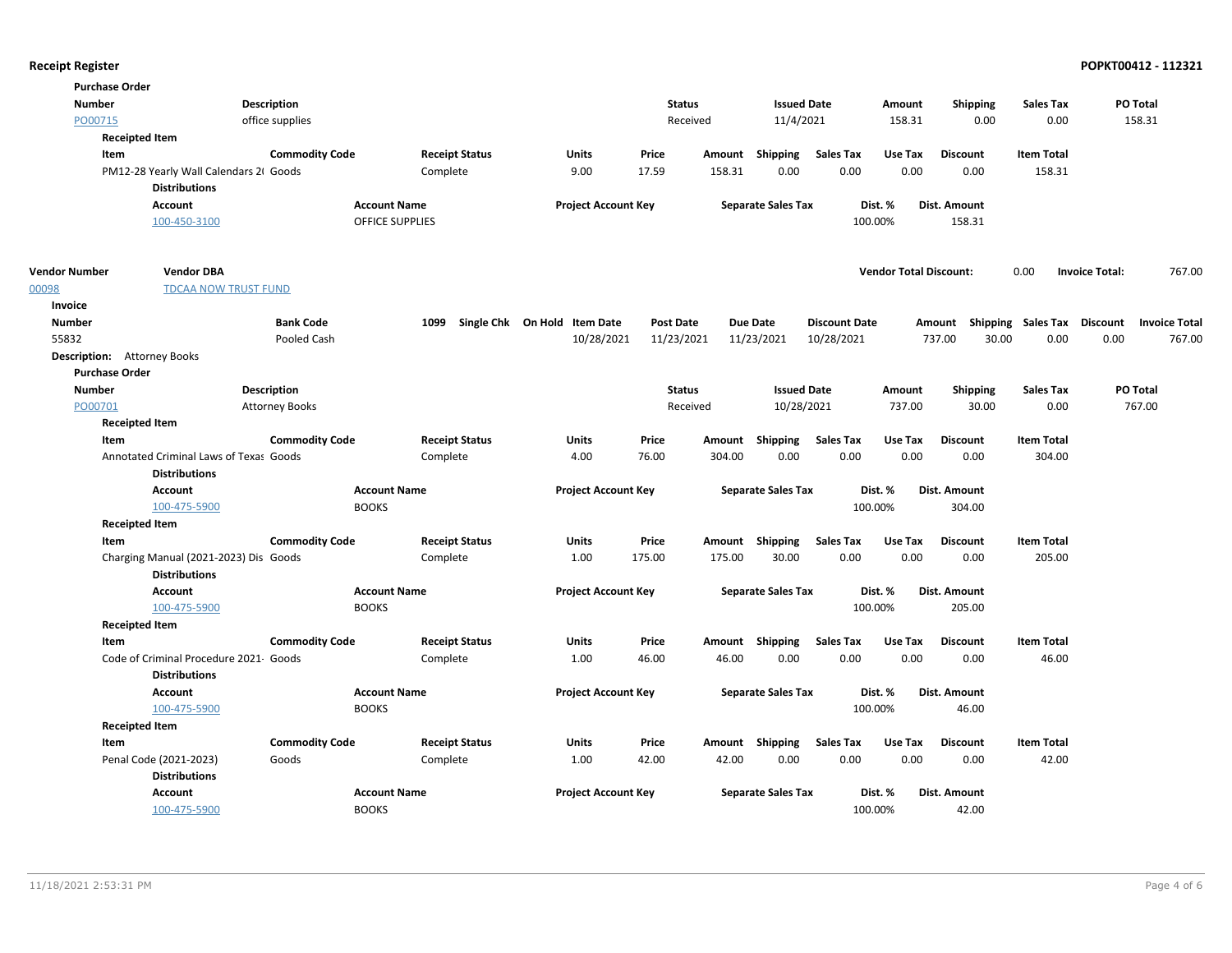**Discount:** 0.00

|                      | <b>Receipted Item</b>                                          |                       |                       |                            |       |        |                           |           |         |                 |            |
|----------------------|----------------------------------------------------------------|-----------------------|-----------------------|----------------------------|-------|--------|---------------------------|-----------|---------|-----------------|------------|
|                      | Item                                                           | <b>Commodity Code</b> | <b>Receipt Status</b> | Units                      | Price | Amount | Shipping                  | Sales Tax | Use Tax | <b>Discount</b> | Item Total |
|                      | Prosecutor Trial Notebook (2022- Goods<br><b>Distributions</b> |                       | Complete              | 2.00                       | 85.00 | 170.00 | 0.00                      | 0.00      | 0.00    | 0.00            | 170.00     |
|                      | Account                                                        | <b>Account Name</b>   |                       | <b>Project Account Key</b> |       |        | <b>Separate Sales Tax</b> |           | Dist. % | Dist. Amount    |            |
|                      | 100-475-5900                                                   | <b>BOOKS</b>          |                       |                            |       |        |                           | 100.00%   |         | 170.00          |            |
|                      |                                                                |                       |                       |                            |       |        |                           |           |         |                 |            |
|                      |                                                                |                       |                       |                            |       |        |                           |           |         |                 |            |
| <b>Packet Totals</b> |                                                                |                       |                       |                            |       |        |                           |           |         |                 |            |

| rachet Tulais |  |
|---------------|--|
|               |  |

**Vendors:** 6 **Invoices:** 8 **Purchase Orders:** 9 **Amount:** 3,182.42 **Shipping:** 106.19 **Tax:** 0.00 **Total Amount:** 3,288.61